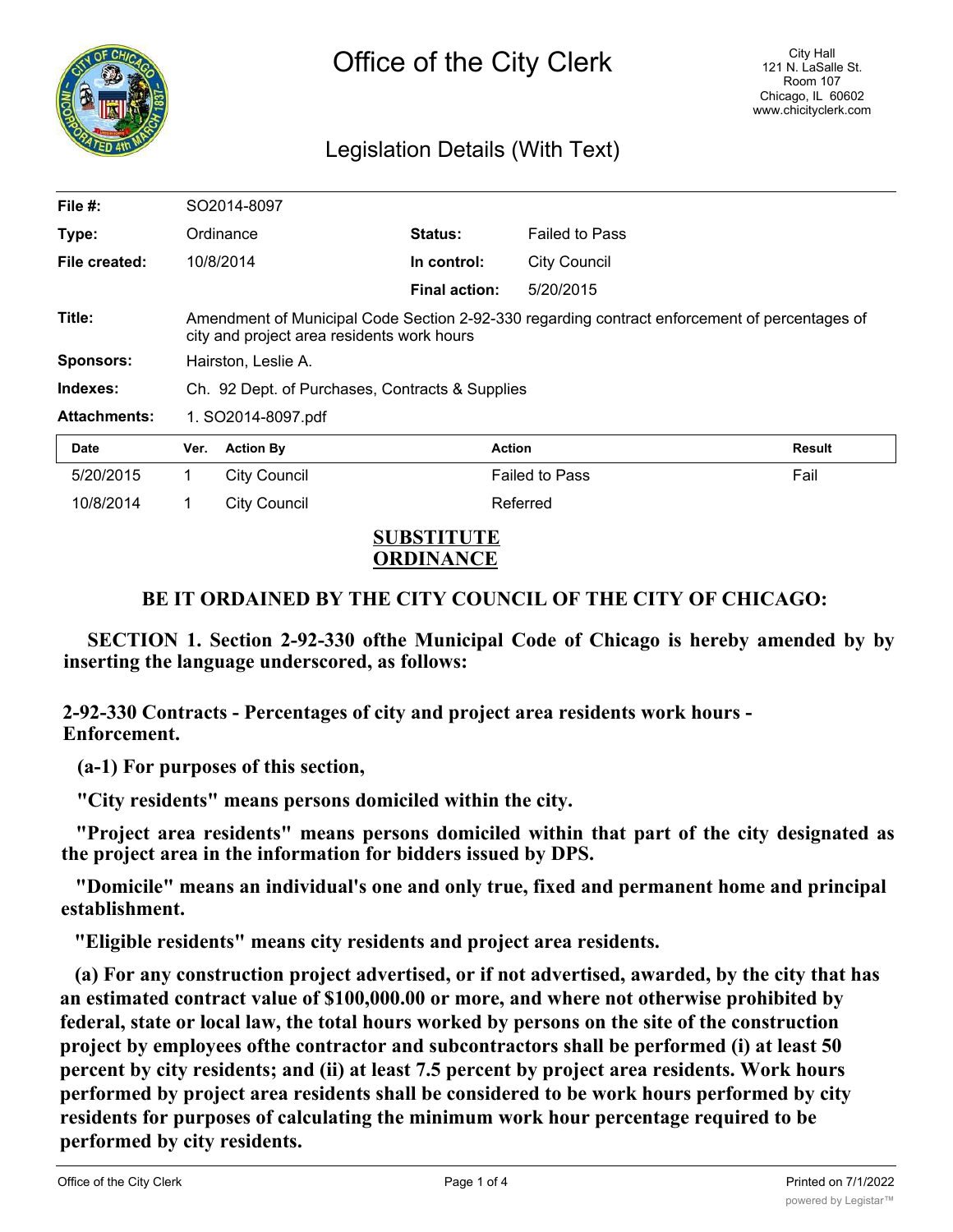**These minimum percentages of work hours for eligible residents shall not be understood as limiting or deterring the fuller utilization of eligible residents beyond these levels, but are intended instead as minimum requirements. Contractors shall make good faith efforts to utilize qualified eligible residents in unskilled and skilled labor positions. The chief procurement officer shall separately monitor the utilization of eligible residents in skilled and unskilled positions, and shall report his findings to the city council committee on the budget and government operations when substantially all of the construction contracts for each construction season have been closed. The chief procurement officer shall also report whether he has determined that separate minimum percentages of eligible residents are warranted for skilled and unskilled labor positions.**

**The chief procurement officer shall develop standards and procedures for reducing or waiving these minimum percentages of work hours for eligible residents when a bidder or contractor can**

**demonstrate the impracticality or excessive cost of complying with these percentage levels for particular contracts or classes of employees. Except as otherwise provided in the chief procurement officer's standards and procedures, a waiver or reduction shall be deemed appropriate if a contractor or subcontractor has unsuccessfully solicited a sufficient number of eligible residents to perform the work identified in the bid solicitation and has documented such effort to the satisfaction ofthe chief procurement officer. In addition, such standards and procedures shall require that a contractor seeking a waiver or reduction shall have provided timely notice ofthe need for qualified eligible residents to an appropriate source of referrals, which source shall be entitled to comment on any waiver or reduction application. If the chief procurement officer determines that lesser percentage standards are appropriate with respect to a particular contract subject to competitive bidding prior to the bid solicitations for such contract, such bid solicitations shall include a statement of such revised standards. The chief procurement officer shall file quarterly reports of his determinations on all reduction or waiver requests made pursuant to this paragraph with the city council committee on the budget and government operations.**

**(b) Implementation of the requirements established in subsection (a) of this section will be achieved by including in contracts and subcontracts described therein the following language:**

**The contractor and all subcontractors that perform work on the site on the construction project undertaken pursuant to this contract shall comply with the minimum percentages of total work hours performed by eligible residents as specified in Section 2-92-330 ofthe Municipal Code of Chicago.**

**Project's MBE/WBE/Chicago & Project Area Residency Requirements should be evaluated several times while the protect is still active.**

**The contractor shall provide for the maintenance of adequate employee residency records to ensure that eligible residents are employed on the project The contractor and subcontractors**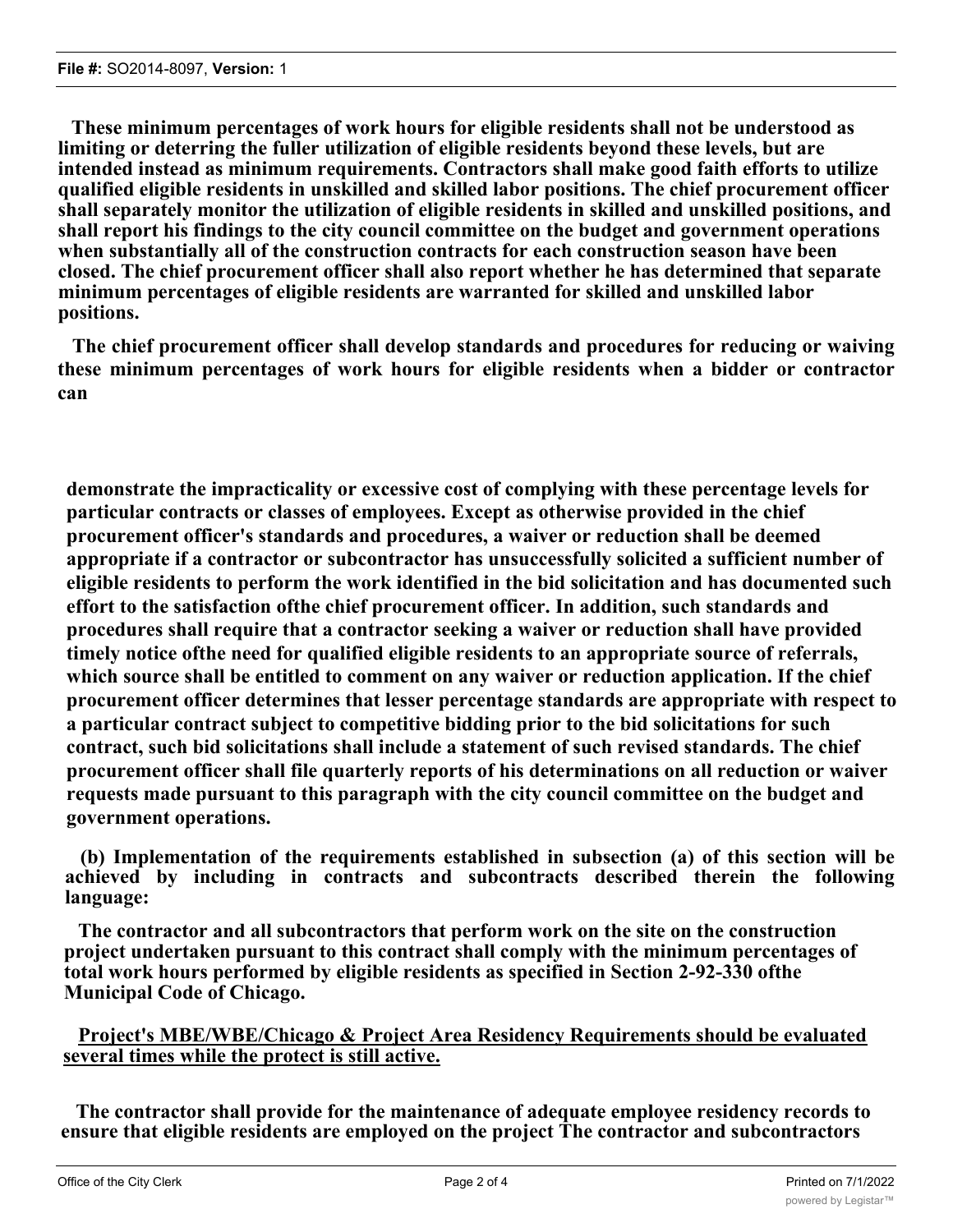**shall maintain copies of personal documents supportive of every eligible resident employee's actual record of residence.**

**Weekly certified payroll reports (U.S. Department of Labor Form WH-347 or equivalent) submitted to the commissioner of the supervising department in triplicate, shall identify clearly the actual residence of every employee on each submitted certified payroll. The first time that an employee's name appears on a payroll, the date that the company hired the employee should be written in after the employee's name.**

**Full access to the contractor's and subcontractors' employment record shall be granted to the chief procurement officer, the commissioner of the supervising department, the Superintendent of the Chicago Police Department, the inspector general, or any duly authorized representative thereof. The contractor and subcontractors shall maintain all relevant personnel data in records for a period of at least three years after final acceptance of the work.**

**At the direction ofthe supervising department, affidavits and other supporting documentation will be required ofthe contractor to verify or clarify an employee's actual address when doubt or lack of clarity has arisen.**

**Good faith efforts on the part of the contractor to provide utilization of eligible residents shall not suffice to replace the actual, verified achievement ofthe requirements of this section concerning the work hours performed by eligible residents. Nothing provided in this paragraph shall be construed to prevent the chief procurement officer from considering such good faith efforts as appropriate for reducing or waiving the minimum percentages of work hours for eligible residents requirement, pursuant to Section 2-92-330fa) ofthe Municipal Code of Chicago.**

## **CDOT&eateinitiate a rating system, similar to IDOT. which would rank companies according to their overall performance including their effort to increase MBE/WBE percentages and other hiring goals.**

**When work is completed, in the event that the city has determined that the contractor failed to ensure the fulfillment of the requirements of this section concerning the work hours performed by eligible residents or has failed to report in the manner as indicated above, the city will thereby be damaged in the failure to provide the benefit of demonstrable employment to eligible residents to the degree stipulated in this section. Therefore, in such a case of non- compliance it is agreed that 1/20 of 1 percent (.05%), 0.0005, of the approved contract value for this contract shall be surrendered by the contractor to the city in payment for each percentage of shortfall toward the stipulated residency requirement Failure to report the residency of employees entirely and correctly shall result in the surrender of the entire liquidated damages as if no eligible residents were employed in either of the categories. The willful falsification of statements and the certification of payroll date may subject the contractor or subcontractors or employee to prosecution. Any retainage to cover contract performance that may become due to the contractor pursuant to Section 2-92-250 of the municipal code of Chicago may be withheld by the city pending the chief procurement officer's determination whether the contractor must surrender damages as provided in this paragraph.**

**Nothing herein provided shall be construed to be a limitation upon the "Notice of Requirements for Affirmative Action to Ensure Equal Employment Opportunity, Executive Order 11246" and "Standard Federal Equal Employment Opportunity, Executive Order 11246", or other affirmative action required**